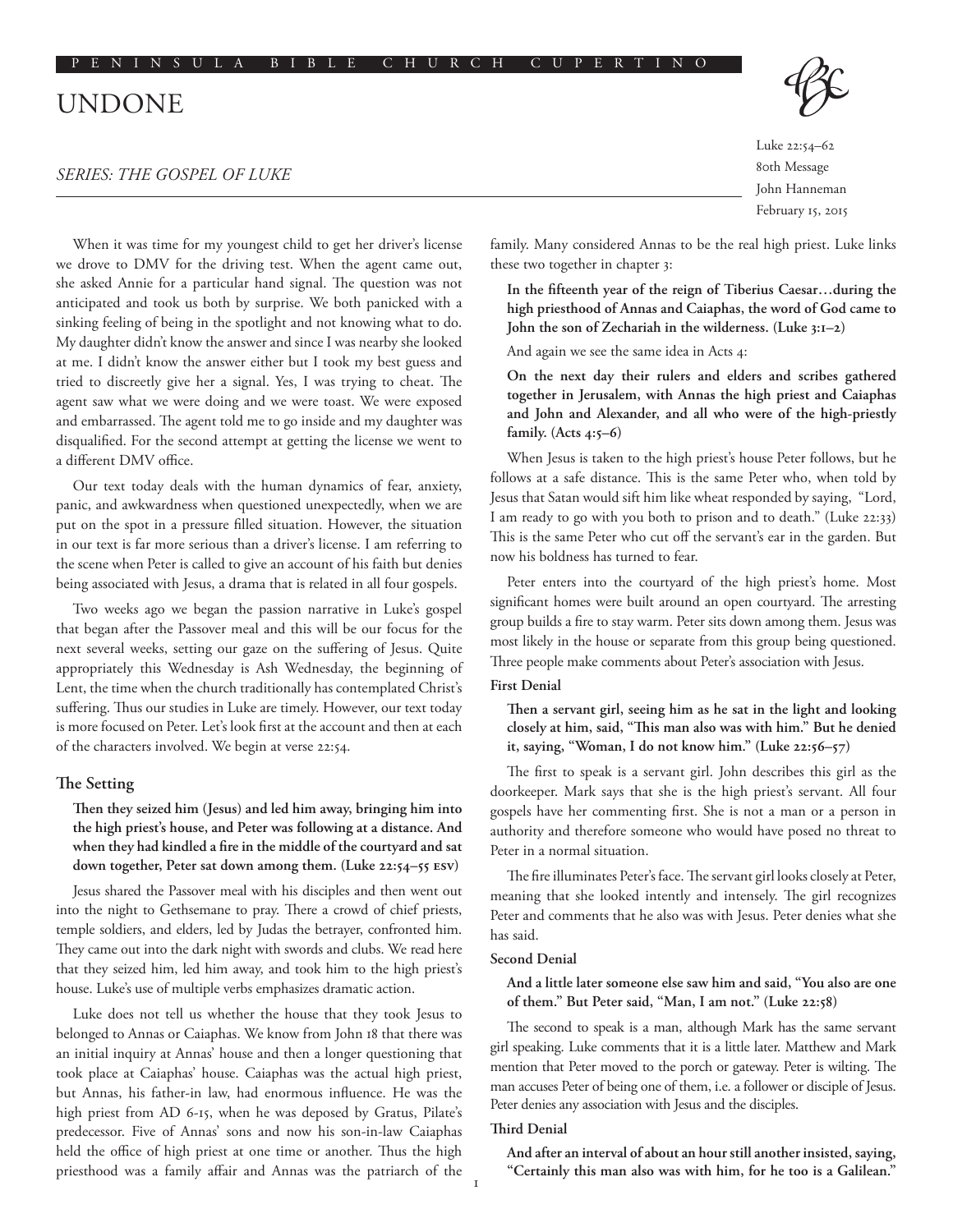## **But Peter said, "Man, I do not know what you are talking about." (Luke 22:59–60a)**

The third comment comes about an hour later from a man who John tells us is a servant of the high priest and a relative of the man whose ear was cut off by Peter. He insists that certainly or truthfully Peter was with Jesus. The evidence is that Peter is a Galilean, identifiable by either his dress or his accent. Again, Peter denies any association with Jesus. We might note that in each response Peter addresses the person with a vocative that identifies the gender of the one speaking woman, man, man.

The word "deny" in verse 57 means to challenge or dispute. But it is also connected to the idea of apostasy and unfaithfulness. The motive for denial is fear, fear as to what others will do or think. The opposite of denial is to be faithful or to hold fast. We see these ideas in Jesus' words to the church in Pergamum in Rev. 2:

**I know where you dwell, where Satan's throne is. Yet you hold fast my name, and you did not deny my faith even in the days of Antipas my faithful witness, who was killed among you, where Satan dwells. (Rev. 2:13)**

### **The Rooster Crows**

**And immediately, while he was still speaking, the rooster crowed. And the Lord turned and looked at Peter. And Peter remembered the saying of the Lord, how he had said to him, "Before the rooster crows today, you will deny me three times." And he went out and wept bitterly. (Luke 22:60b–62)**

Before Peter could even finish speaking, a rooster crows. The word "immediately" is a favorite term of Luke's; it occurs ten times in the gospel. My many trips to Mexico and living in a small Mayan village in the Yucatan for a week make me very familiar with the early morning sound of a rooster. They start about 4:00 in the morning and go until full sunlight.

When the rooster crows Jesus turns and looks at Peter. Jesus may have been on the move to Caiaphas' house at this point, although Matthew and Mark have a slightly different order. Peter's heart sinks, for what Jesus had told him at the last supper now comes to pass.

Surely Peter remembers what Jesus had said previously:

**And I tell you, everyone who acknowledges me before men, the Son of Man also will acknowledge before the angels of God, but the one who denies me before men will be denied before the angels of God. (Luke 12:8–9)**

Peter is undone, cut to the quick. Filled with guilt and shame he leaves, goes out of the courtyard, and weeps bitterly. This is not a silent cry but rather intense, violent, uncontrollable sobbing that happens when one experiences the onset of sharp, agonizing pain.

Most of you are very familiar with this story. What I would like to do is reflect on the various characters in Luke's account: Jesus, the servants, and Peter.

#### **Jesus**

Jesus is silent but has a powerful role. His only action in the scene is to turn and look at Peter when he hears the rooster crow. Luke is the only gospel that mentions this. Rembrandt painted the picture you see on the screen that captures this moment. Jesus is in the background with hands tied, looking over his shoulder at Peter.

The question is, how does Jesus look at Peter? Does he look at him with anger or accusation? Is he gloating over the fact that he was right? Is he exalting himself because he is the only one who is faithful? Or is Jesus looking at Peter with the eyes of love?

I believe the look is the look of love. It is the same look that Jesus gave to the rich young man in Mark 10:

**And Jesus, looking at him, loved him, and said to him, "You lack one thing: go, sell all that you have and give to the poor, and you will have treasure in heaven; and come, follow me." (Mark 10:21).**

Jesus is now alone, humanly speaking. Most of the disciples have run off and abandoned him. One disciple has betrayed him and now another denies him. Jesus is undergoing inquisition and is facing imminent death and yet he still has the capacity to be other-centered. In the midst of his own suffering he has eyes to see what is happening to others. He knew what Peter would do and yet his eyes are full of compassion.

George Herbert wrote a poem entitled "The Glance" about God's "sweet and gracious eye" and the "strange delight" he experienced as God looked upon him when he was "weltr'ring in sin." Herbert goes on to reflect on the many occasions when bitter and potentially destructive storms came upon him but he was able to experience the "sweet original joy" that "sprung from thine eye" and worked "within my soul." And finally he reflects upon experiencing the look of God when he would see him face to face:

If thy first glance so powerful be, A mirth but opened and sealed up again' What wonders shall we feel, when we shall see Thy full-eyed love!<sup>1</sup>

When Jesus looked at Peter he looked at him with full-eyed love. Do you realize that at your worst moment or in deepest failure God did not see you with anger or accusation or disappointment but was looking at you with full-eyed love?

My college years in the late sixties were troublesome and often filled with darkness. It was a very confusing time with the Vietnam War and changing values in society. Many young people were completely unanchored. In my mind's eye I often go to Lincoln, Nebraska and it is easy to see myself during those years, but with eyes of disappointment, wishing I had done better, been better, and made better use of those years. Part of my own spiritual journey has been to recognize that God even then was looking at me with full-eyed love. God's love was always there; it was always prior. I was pre-loved by God. This is a very powerful, transformative, and healing thought for me.

Most of us, if not all of us, have had some dark moments in our lives. But we can be healed by imagining God looking at us with eyes of love and tenderness even in times of failure or darkness. God allows us to go through these times. He knows what we will do just like he did with Peter, but that does not change his compassion towards us. He looks at us with full-eyed love.

## **The Servants**

There are three servants that speak to Peter, a woman and two men by Luke's account. At least one of the men might actually be a temple guard. We might note that none of the three ask Peter questions but rather make statements. We tend to read these statements as accusations especially in light of Peter's defensive responses. The servants may be seeking to expose him to the authorities and wanting him to hang with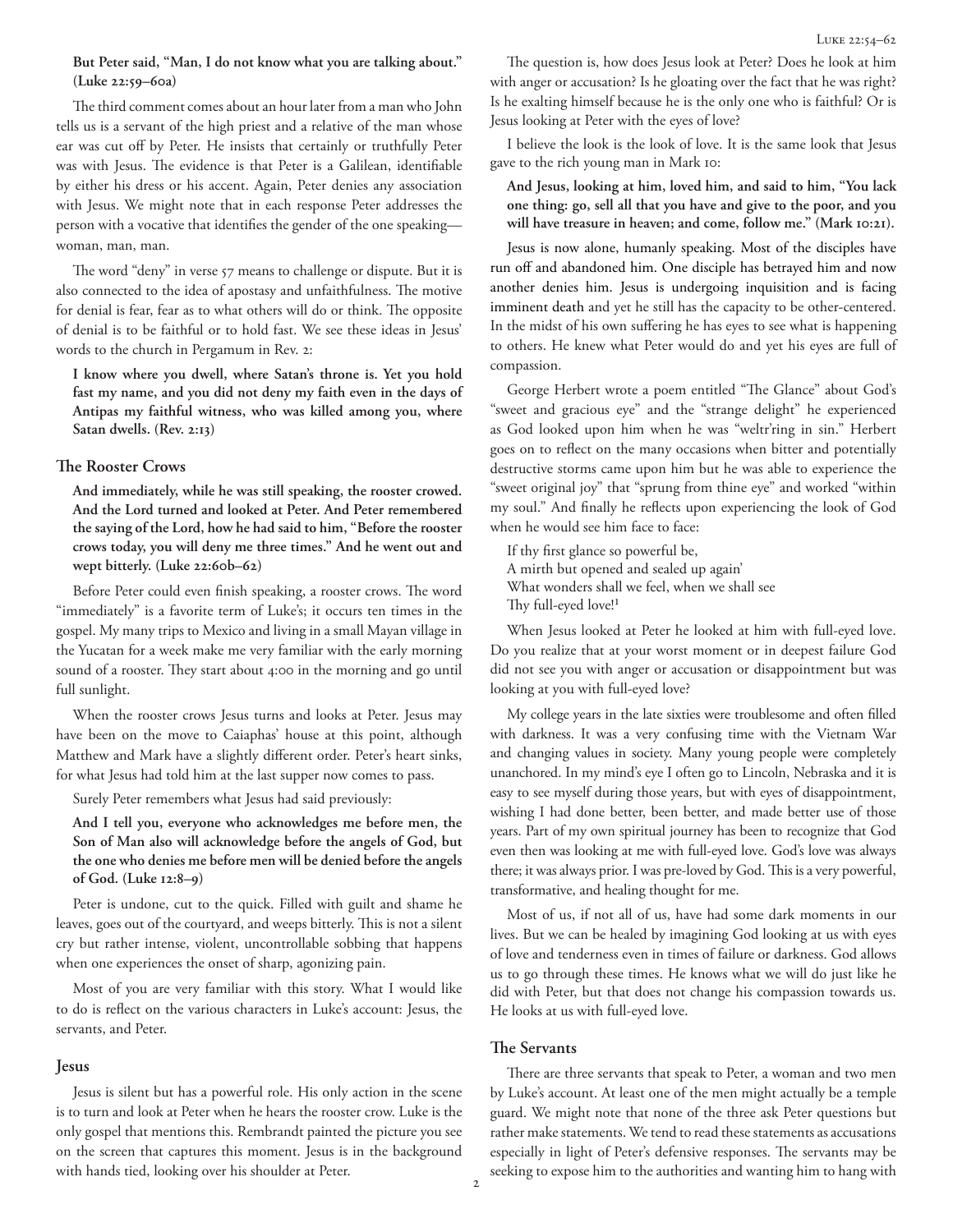#### **UNDONE**

Jesus. This is the obvious conclusion but maybe we shouldn't be so quick to judge. Even if they are accusatory perhaps one or more of the three want to engage Peter in a conversation.

Late in his turbulent life Caravaggio painted the denial of Peter, the painting you see on the screen. There are three figures: Peter, the woman, and a guard. As some of you know Caravaggio was a master of light and dark. This painting is rather dark except for the light shining on Peter's face and on the eyes and forehead of the woman.

This painting hangs in the Metropolitan Museum of Art in New York and it is the favorite painting of a particular art reporter for the New York Times. Whenever he goes to the museum he stops by and gazes at the painting. For him the woman has caught his attention and has become the central character. He comments that "her eyes seem to have come unfocused, and she's not looking at the guard she is facing but looking momentarily inward…it is the maid's hesitation and humanity in the moment of accusation that, to me, now remain as the painting's subject and its power."2

I don't want to read a painting into the biblical text but the painting and the article that this reporter wrote has caused me to reflect more on the three servants than I normally would have. I no longer dismiss them as unimportant and no longer see them as hard-hearted accusers but as frail human beings looking for answers.

Many times people will make comments about Jesus or our belief in Jesus in a derogatory and accusing manner. They may use a loud voice or harsh words, "I can't stand born-again Christians." Immediately a wall goes up between us and the other person. We ignore them, change the subject, or respond with our own harsh words.

May I suggest another approach? Rather than deflecting, ignoring, judging, or panicking might we engage another person as Jesus often does with questions or comments: "Your comment sounds like you have had a painful religious experience. I would love to hear about it." "I wonder if you are curious or confused about the nature of God or the person of Jesus. I would love to talk about it."

I know these situations can be awkward and emotional, especially when they involve a close friend or family member. But rather than thinking about our own uneasiness or hurt feelings we might be more other-centered. I would challenge us to look at people not only in church but also in the world with full-eyed love, realize that they might have a great deal of pain, and respond in a different way than we might normally do.

### **Peter**

Finally, there is Peter—outspoken, impetuous, foot-in-the-mouth Peter. At the moment of testing he caves and wants to save his own skin. Most of us can identify with Peter and his failure. There is a lot of Peter in all of us. We shrink under pressure. We become fearful and anxious. We deny our faith in words or actions.

It is very interesting that the first mention of Peter in Luke's gospel occurs in chapter 5, when Peter, James, and John had come up empty after a night of fishing. Jesus told these men to put their nets into the water and they were quickly filled with a huge catch of fish. "When Simon Peter saw it, he fell down at Jesus' knees, saying, 'Depart from me, for I am a sinful man, O Lord.'" (Luke 5:8)

It seems that Peter has not made much progress, despite being with Jesus for three years and seeing amazing miracles, including the transfiguration. When Peter and Jesus' eyes meet Peter is filled with shame and guilt and sorrow. The other disciples had fled but he alone has overtly denied Jesus. The awareness of his utter depravity pierces Peter's heart. As one poet writes, he "denied the one true life".<sup>3</sup> But what cuts deeper than the guilt is the look in Jesus' eyes. Peter cannot stand the full-eyed love he sees so he runs out into the night, weeping uncontrollably. Once again he mutters to himself: "Depart from me, for I am a sinful man. I am a despicable, worthless failure." Have you ever been undone by suddenly seeing the depth of your sin, selfishness, or pride? Have you ever wept over your failures? I know I have, on more than one occasion.

Fortunately we know that the story does not end here. We know that Jesus restores Peter on the shores of Galilee when three times Jesus asks Peter if he loves him, cancelling out the three-fold denial. Jesus had hinted at this restoration when he told Peter: "I have prayed for you that your faith may not fail. And when you have turned again, strengthen your brothers" (Luke 22:32).

Following Pentecost we see a much different Peter, one empowered by the Spirit, completely restored and redeemed, serving the Lord as he was called to do. Peter never compromised his faith again. He willingly suffered for Jesus and in the end it cost him his life. The difference maker was the Holy Spirit and the understanding of Christ's suffering. He learned that for the sake of Christ he could deny himself instead of Jesus, take up his cross, and follow his Lord (Luke 9:23).

Perhaps you think that you have said or done something so horrible, so shameful that there is no way God can redeem you. Perhaps there is a dark cloud of shame or guilt that hangs over you year after year. Perhaps you have not been faithful when tested under fire. Peter's story can be our story. The turning point in our spiritual journey is often when we fail. The worst point might be the starting point. Hitting bottom may be the way up.

We can't go back in time and fix or change what we may have done. We don't have to. The Lord is always looking to our restoration, not at our failures. We can be restored and live lives of purpose and service for God. All we have to do is receive God's grace, believe that he can redeem us. That is not easy for us to do, because we want to make up for our failure. We want to do something to earn restoration. But there is nothing we can or need to do. Jesus has done it all with love. And even when a memory surfaces now and again, rather than feeling remorse or shame we can let it simply be an invitation to receive God's unending, undeserved grace and love.

*"For his anger is but for a moment, and his favor is for a lifetime. Weeping may tarry for the night, but joy comes with the morning." (Ps. 30:5)*

1. George Herbert, *The Complete English Poems,* (Penguin Books, London, 1991), 161-162

2. Randy Kennedy, "A Painting Only You Can See", no pages. Cited February, 2015. Online: http://www.nytimes.com/2012/06/08/arts/design/ caravaggio-denial-of-st-peter-met-museum-of-art.html?pagewanted=all&\_ r=1&

3. M.A. Peel, "Good Friday: Saint Peter's Worst Day", no pages. Cited February 2015. Online: http://mapeel.blogspot.com/2012/04/good-fridaysaint-peters- worst-day.html